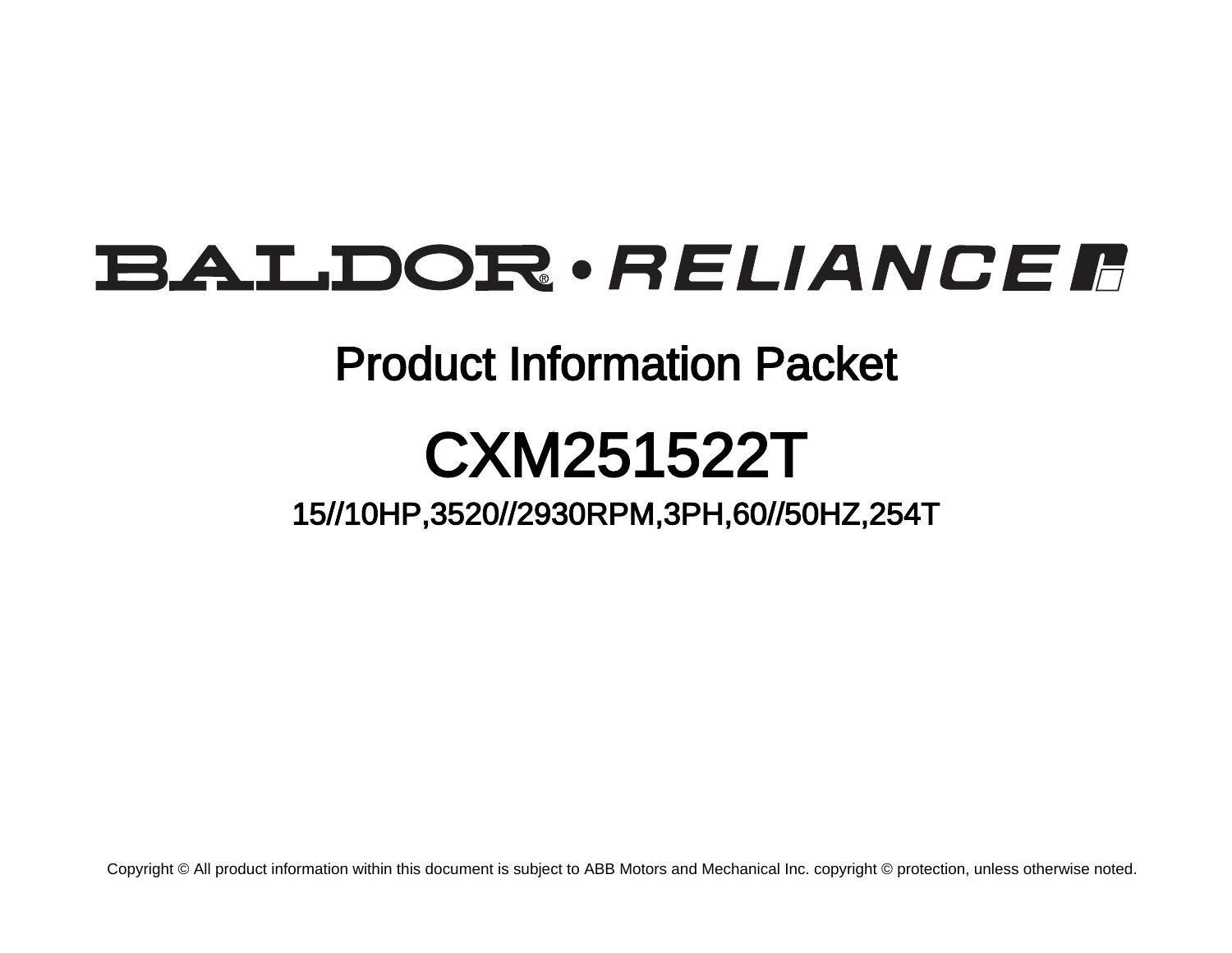# BALDOR · RELIANCE F Product Information Packet: CXM251522T - 15//10HP,3520//2930RPM,3PH,60//50HZ,254T

| <b>Part Detail</b> |           |             |            |             |        |                      |            |  |
|--------------------|-----------|-------------|------------|-------------|--------|----------------------|------------|--|
| Revision:          | D         | Status:     | PRD/A      | Change #:   |        | Proprietary:         | No         |  |
| Type:              | <b>AC</b> | Elec. Spec: | 09WGZ864   | CD Diagram: | CD0180 | Mfg Plant:           |            |  |
| Mech. Spec:        |           | Layout:     | 09LYE689   | Poles:      | 02     | <b>Created Date:</b> | 02-16-2021 |  |
| Base:              |           | Eff. Date:  | 12-10-2021 | Leads:      | 9#12   |                      |            |  |

| <b>Specs</b>                   |                       |                                       |                                 |
|--------------------------------|-----------------------|---------------------------------------|---------------------------------|
| <b>Catalog Number:</b>         | CXM251522T            | Drip Cover:                           | No Drip Cover                   |
| Enclosure:                     | <b>XPFC</b>           | Duty Rating:                          | <b>CONT</b>                     |
| Frame:                         | 254TC                 | <b>Electrically Isolated Bearing:</b> | Not Electrically Isolated       |
| <b>Frame Material:</b>         | Iron                  | <b>Feedback Device:</b>               | NO FEEDBACK                     |
| Motor Letter Type:             | <b>Three Phase</b>    | <b>Heater Indicator:</b>              | No Heater                       |
| Output @ Frequency:            | 15,000 HP @ 60 HZ     | <b>Insulation Class:</b>              | F                               |
|                                | 10.000 HP @ 50 HZ     | <b>Inverter Code:</b>                 | <b>Inverter Duty</b>            |
| Synchronous Speed @ Frequency: | 3600 RPM @ 60 HZ      | IP Rating:                            | <b>NONE</b>                     |
| Voltage @ Frequency:           | 190.0 V @ 50 HZ       | <b>KVA Code:</b>                      | G                               |
|                                | 230.0 V @ 60 HZ       | <b>Lifting Lugs:</b>                  | <b>Standard Lifting Lugs</b>    |
|                                | 380.0 V @ 50 HZ       | Locked Bearing Indicator:             | Locked Bearing                  |
|                                | 460.0 V @ 60 HZ       | <b>Motor Lead Termination:</b>        | <b>Flying Leads</b>             |
| XP Class and Group:            | CLI GP D; CLII GP F,G | Motor Type:                           | 0930M                           |
| <b>XP Division:</b>            | Division I            | <b>Mounting Arrangement:</b>          | F1                              |
| <b>Agency Approvals:</b>       | <b>CSA</b>            | Power Factor:                         | 87                              |
|                                | <b>CSA EEV</b>        | <b>Product Family:</b>                | <b>Hazardous Location Motor</b> |
|                                | <b>UR</b>             | Pulley Face Code:                     | C-Face                          |
| <b>Auxillary Box:</b>          | No Auxillary Box      | <b>Rodent Screen:</b>                 | None                            |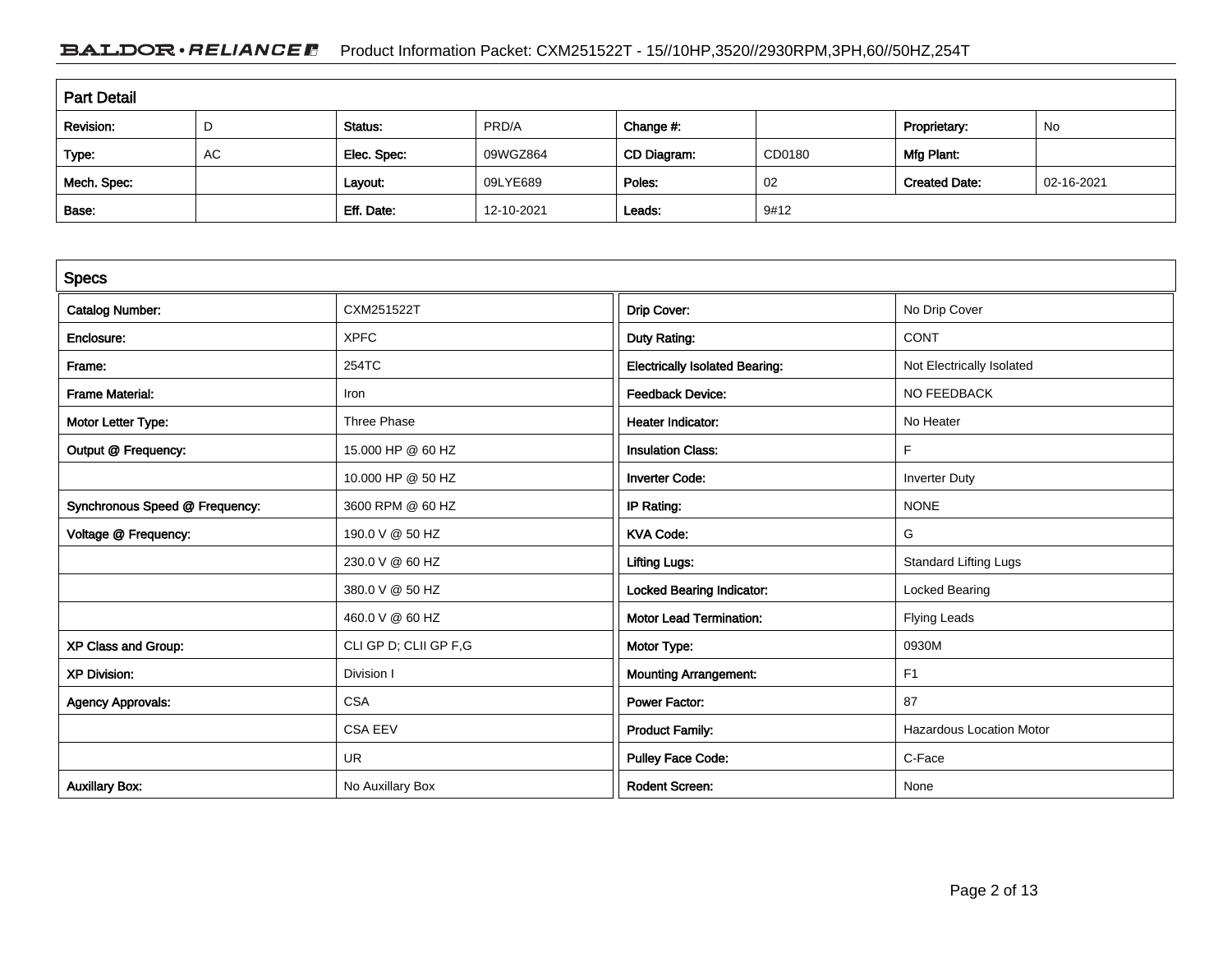| <b>Auxillary Box Lead Termination:</b> | None                    | <b>Shaft Ground Indicator:</b>     | No Shaft Grounding         |
|----------------------------------------|-------------------------|------------------------------------|----------------------------|
| <b>Base Indicator:</b>                 | Rigid                   | <b>Shaft Rotation:</b>             | Reversible                 |
| <b>Bearing Grease Type:</b>            | Polyrex EM (-20F +300F) | <b>Speed Code:</b>                 | Single Speed               |
| Blower:                                | None                    | <b>Motor Standards:</b>            | <b>NEMA</b>                |
| <b>Constant Torque Speed Range:</b>    | 6                       | <b>Starting Method:</b>            | Direct on line             |
| Current @ Voltage:                     | 14.700 A @ 380.0 V      | Thermal Device - Bearing:          | None                       |
|                                        | 17.500 A @ 460.0 V      | Thermal Device - Winding:          | Normally Closed Thermostat |
|                                        | 29.400 A @ 190.0 V      | <b>Vibration Sensor Indicator:</b> | No Vibration Sensor        |
|                                        | 35.000 A @ 230.0 V      | <b>Winding Thermal 1:</b>          | None                       |
|                                        | 38.000 A @ 208.0 V      | <b>Winding Thermal 2:</b>          | None                       |
| Design Code:                           | B                       | <b>XP Temp Code:</b>               | T <sub>3</sub> C           |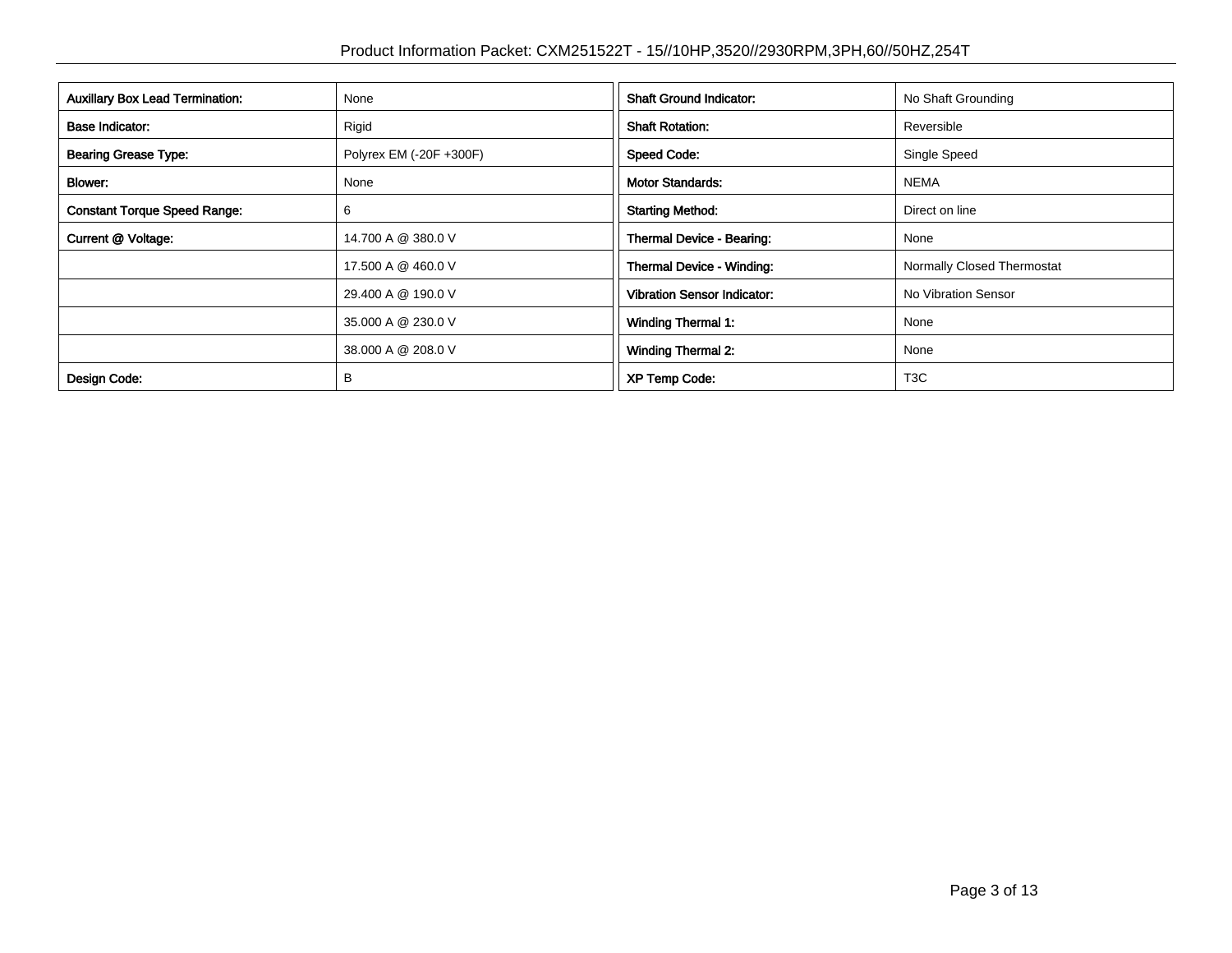## BALDOR · RELIANCE F Product Information Packet: CXM251522T - 15//10HP,3520//2930RPM,3PH,60//50HZ,254T

| Nameplate NP0887XPSLEV |                           |       |                            |            |                  |                                  |                      |  |  |
|------------------------|---------------------------|-------|----------------------------|------------|------------------|----------------------------------|----------------------|--|--|
| NO.                    |                           |       |                            |            |                  |                                  | $CC$ 010A            |  |  |
| SNN                    |                           |       |                            |            |                  |                                  | <b>TEMP CODE T3C</b> |  |  |
|                        | SPEC. 09-0000-2928        |       |                            |            |                  |                                  | INV.TYPE PWM         |  |  |
|                        | <b>CAT.NO. CXM251522T</b> |       |                            |            |                  | CHPFR $ 60 $<br>CHP TO $90$      |                      |  |  |
|                        | $HP$ 15//10               |       |                            |            |                  | CT HZ TO $60$<br>CT HZ FROM $ 6$ |                      |  |  |
|                        | VOLTS 230/460//190/380    |       |                            |            |                  | VT HZ FROM 6<br>VT HZ TO $60$    |                      |  |  |
|                        | AMPS 34.4/17.2//29/14.5   |       |                            |            | MAG CUR 11.8/5.9 |                                  |                      |  |  |
|                        | RPM 3530//2940            |       |                            |            |                  | $MX$ RPM 5400                    |                      |  |  |
|                        | $HZ$ 60//50               | PH 3  | CL F                       |            |                  | NOM.EFF. 91                      |                      |  |  |
| SER.F. 1.00            |                           | DES A |                            | SLHZ $1.2$ |                  |                                  | WK2 0.87             |  |  |
| FRAME 254TC            |                           |       | <b>RATING 40C AMB-CONT</b> |            |                  |                                  |                      |  |  |
|                        | NEMA MG-1 PART 5, IP54    |       |                            |            |                  |                                  |                      |  |  |
|                        | 1.15 SF ON SINE WAVE      |       |                            |            |                  |                                  |                      |  |  |
|                        |                           |       |                            |            |                  |                                  |                      |  |  |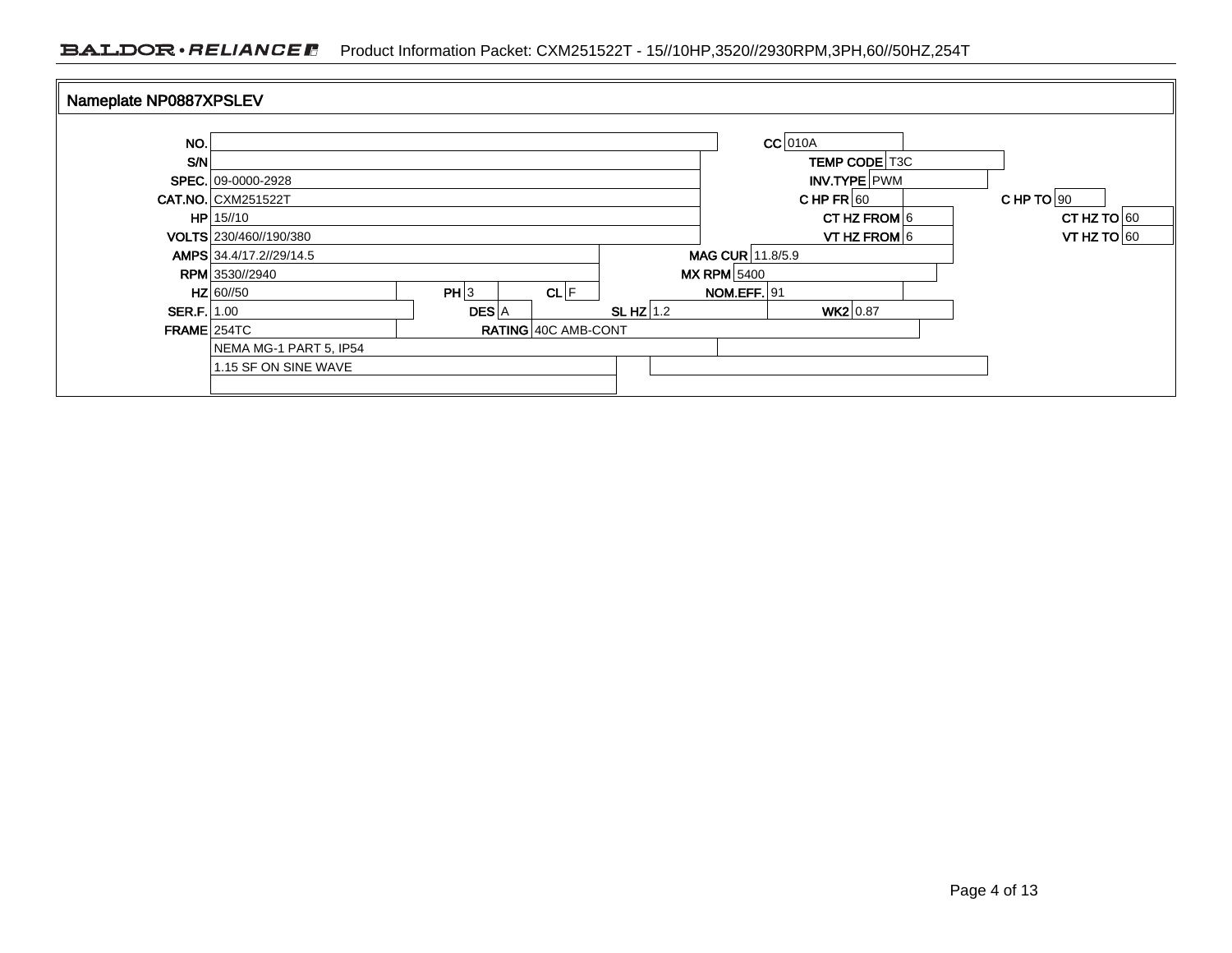| <b>Parts List</b> |                                          |          |  |  |  |  |  |
|-------------------|------------------------------------------|----------|--|--|--|--|--|
| Part Number       | Description                              | Quantity |  |  |  |  |  |
| SA391083          | SA 09-0000-2928                          | 1.000 EA |  |  |  |  |  |
| RA381552          | RA 09-0000-2928                          | 1.000 EA |  |  |  |  |  |
| LB1115N           | LABEL, LIFTING DEVICE (ON ROLLS)         | 1.000 EA |  |  |  |  |  |
| LB1119N           | <b>WARNING LABEL</b>                     | 1.000 EA |  |  |  |  |  |
| LC0181            | <b>CONNECTION LABEL</b>                  | 1.000 EA |  |  |  |  |  |
| NP0887XPSLEV      | SS XP INV UL CSA-EEV CC CL-I GP-D        | 1.000 EA |  |  |  |  |  |
| 85XU0407S04       | 4X1/4 U DRIVE PIN STAINLESS              | 4.000 EA |  |  |  |  |  |
| 85XU0407S04       | 4X1/4 U DRIVE PIN STAINLESS              | 2.000 EA |  |  |  |  |  |
| MN416A01          | TAG-INSTAL-MAINT no wire (2100/bx) 4/22  | 1.000 EA |  |  |  |  |  |
| LB1073            | ALUM XP CAUTION LABEL                    | 1.000 EA |  |  |  |  |  |
| HW3201A01         | 1/2-13 EYEBOLT                           | 1.000 EA |  |  |  |  |  |
| HW1002A63         | WASHER, 5/8 HI-COLLAR SPRLCKWASHER       | 1.000 EA |  |  |  |  |  |
| 09FH1004A01       | FAN COVER, MACH                          | 1.000 EA |  |  |  |  |  |
| HW1001A25         | LOCKWASHER 1/4, ZINC PLT .493 OD, .255 I | 3.000 EA |  |  |  |  |  |
| 10XN2520K14       | 1/4-20 X .88 HEX GRD 5 (20001)           | 3.000 EA |  |  |  |  |  |
| 37FN3002C02       | EXFN, PLASTIC, 6.00 OD, 1.503 ID         | 1.000 EA |  |  |  |  |  |
| HW2500A25         | WOODRUFF KEY USA #1008 #BLOW CARBON STEE | 1.000 EA |  |  |  |  |  |
| MJ1000A02         | GREASE, POLYREX EM EXXON                 | 0.080 LB |  |  |  |  |  |
| 09EP1700A01       | FR ENDPLATE, MACH                        | 1.000 EA |  |  |  |  |  |
| 10XN3816K28       | 3/8-16 X 1.75 HEX HD CAP SCREW, GRADE 5  | 4.000 EA |  |  |  |  |  |
| HW1001A38         | LOCKWASHER 3/8, ZINC PLT .688 OD, .382 I | 4.000 EA |  |  |  |  |  |
| HW5100A08         | W3118-035 WVY WSHR (WB)                  | 1.000 EA |  |  |  |  |  |
| HW4500A20         | 1/8NPT SL PIPE PLUG                      | 1.000 EA |  |  |  |  |  |
| HW4500A20         | 1/8NPT SL PIPE PLUG                      | 1.000 EA |  |  |  |  |  |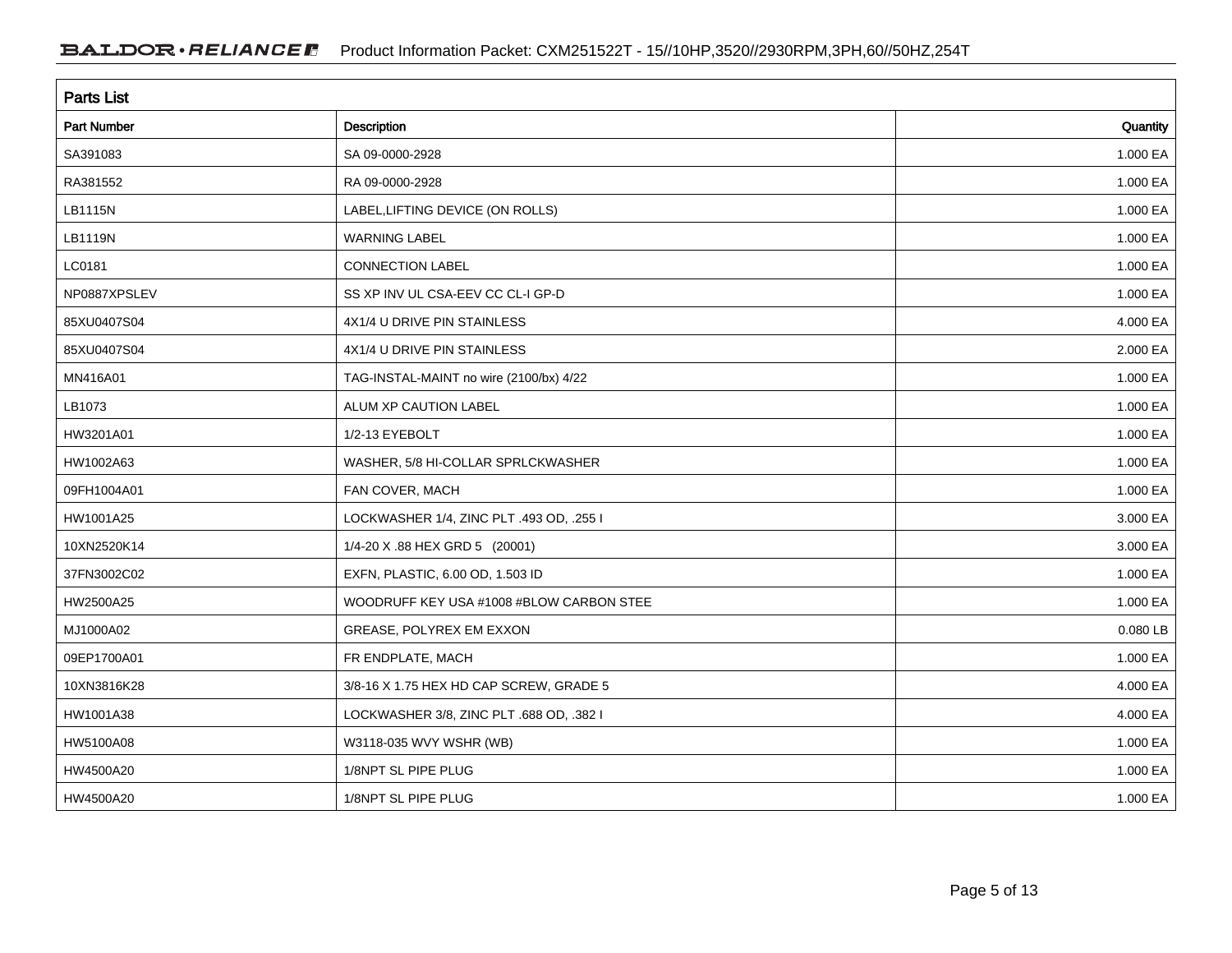| <b>Parts List (continued)</b> |                                            |          |  |  |  |  |
|-------------------------------|--------------------------------------------|----------|--|--|--|--|
| <b>Part Number</b>            | <b>Description</b>                         | Quantity |  |  |  |  |
| HA2002A05                     | SPACER, #208 BRG                           | 1.000 EA |  |  |  |  |
| 09EP1708A02                   | FACE MTD. ENDPLATE, MACH X-PROOF (NEW DE   | 1.000 EA |  |  |  |  |
| HW1001A38                     | LOCKWASHER 3/8, ZINC PLT .688 OD, .382 I   | 4.000 EA |  |  |  |  |
| 10XN3816K28                   | 3/8-16 X 1.75 HEX HD CAP SCREW, GRADE 5    | 4.000 EA |  |  |  |  |
| 10XN2520K36                   | 1/4-20 X 2.25" HX HD SCRWGRADE 5, ZINC P   | 4.000 EA |  |  |  |  |
| HW1001A25                     | LOCKWASHER 1/4, ZINC PLT .493 OD, .255 I   | 4.000 EA |  |  |  |  |
| HW4500A20                     | 1/8NPT SL PIPE PLUG                        | 1.000 EA |  |  |  |  |
| HW4500A20                     | 1/8NPT SL PIPE PLUG                        | 1.000 EA |  |  |  |  |
| 09CB1000A01SP                 | KOBX, MACH XP W/1.25 NPT                   | 1.000 EA |  |  |  |  |
| 10XN3118K16                   | 5/16-18 X 1' GRADE #5, STL, ZINC PLATE     | 4.000 EA |  |  |  |  |
| HW1001A31                     | LOCKWASHER 5/16, ZINC PLT.591 OD, .319 I   | 4.000 EA |  |  |  |  |
| WD1000B16                     | T&B CX70TN OR L70P TERMINAL LUG            | 1.000 EA |  |  |  |  |
| 59XW2520G07                   | .25-20X.44, HEX SER WSHR, TAPTITE 2, GREEN | 1.000 EA |  |  |  |  |
| 09CB1500A01SP                 | CONDUIT BOX LID, MACH                      | 1.000 EA |  |  |  |  |
| 10XN2520K16                   | 1/4-20 X 1" HX HD SCRW GRADE 5, ZINC P     | 6.000 EA |  |  |  |  |
| HW1001A25                     | LOCKWASHER 1/4, ZINC PLT .493 OD, .255 I   | 6.000 EA |  |  |  |  |
| MG1025G29                     | WILKOFAST, 789.229, DARK CHARCOAL GRAY     | 0.070 GA |  |  |  |  |
| 40PA1005                      | PACKAGING GROUP, 09 STD                    | 1.000 EA |  |  |  |  |
| HW2501G25                     | KEY, 3/8 SQ X 2.875                        | 1.000 EA |  |  |  |  |
| MJ5000A09                     | EFI KIT #1578 (400 ML CARTRIDGE OF EFI     | 0.031 EA |  |  |  |  |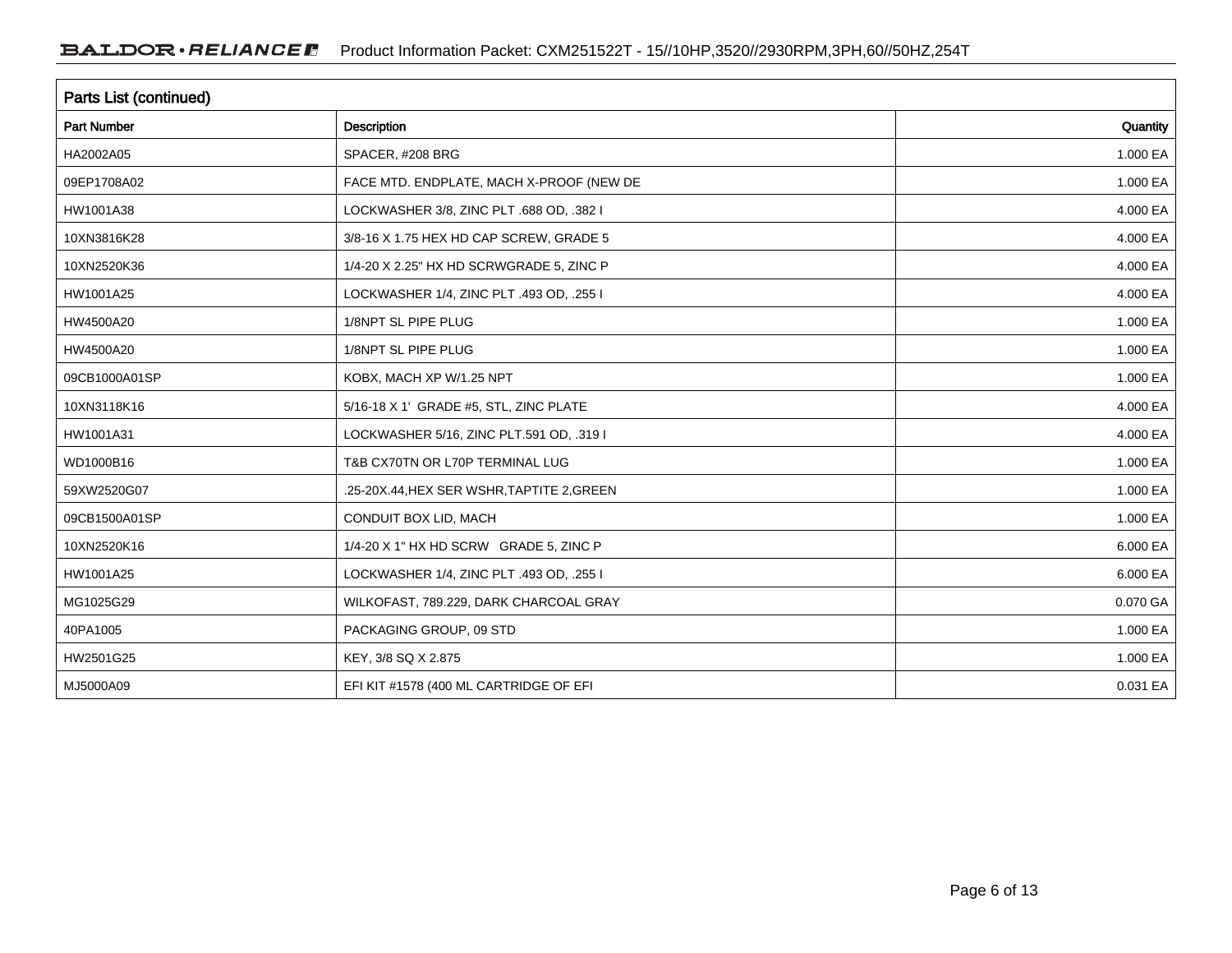#### **AC Induction Motor Performance Data**

Record # 38686Typical performance - not guaranteed values

| Winding: 09WGZ864-R001<br><b>Type: 0934M</b> |                 |                    | <b>Enclosure: XPFC</b>                          |                 |
|----------------------------------------------|-----------------|--------------------|-------------------------------------------------|-----------------|
| <b>Nameplate Data</b>                        |                 |                    | 460 V, 60 Hz:<br><b>High Voltage Connection</b> |                 |
| <b>Rated Output (HP)</b>                     |                 | 15//10             | <b>Full Load Torque</b>                         | 22.2 LB-FT      |
| <b>Volts</b>                                 |                 | 230/460//190/380   | <b>Start Configuration</b>                      | direct on line  |
| <b>Full Load Amps</b>                        |                 | 34.4/17.2//29/14.5 | <b>Breakdown Torque</b>                         | 102 LB-FT       |
| <b>R.P.M.</b>                                |                 | 3530//2940         | <b>Pull-up Torque</b>                           | 32.9 LB-FT      |
| Hz                                           | $60//50$ Phase  | 3                  | Locked-rotor Torque                             | 40.8 LB-FT      |
| <b>NEMA Design Code</b>                      | A KVA Code      | н                  | <b>Starting Current</b>                         | 128 A           |
| <b>Service Factor (S.F.)</b>                 |                 | 1.15               | <b>No-load Current</b>                          | 5.9A            |
| <b>NEMA Nom. Eff.</b>                        | 91 Power Factor | 88                 | Line-line Res. @ 25°C                           | $0.591\,\Omega$ |
| <b>Rating - Duty</b>                         |                 | 40C AMB-CONT       | Temp. Rise @ Rated Load                         | $56^{\circ}$ C  |
| S.F. Amps                                    |                 |                    | Temp. Rise @ S.F. Load                          | $70^{\circ}$ C  |
|                                              |                 |                    | <b>Locked-rotor Power Factor</b>                | 29.4            |
|                                              |                 |                    | Rotor inertia                                   | 0.868 LB-FT2    |

### **Load Characteristics 460 V, 60 Hz, 15 HP**

| % of Rated Load     | 25   | 50   | 75   | 100  | 125  | 150  | S.F. |
|---------------------|------|------|------|------|------|------|------|
| <b>Power Factor</b> | 57   | 78   | 86   | 89   | 90   | 90   | 90   |
| <b>Efficiency</b>   | 86.2 | 90.8 | 91.7 | 91.6 | 91.3 | 90.5 | 91.5 |
| Speed               | 3583 | 3567 | 3550 | 3533 | 3514 | 3493 | 3522 |
| Line amperes        | 7.2  | 10   | 13.4 | 17.2 | 21.2 | 25.6 | 19.6 |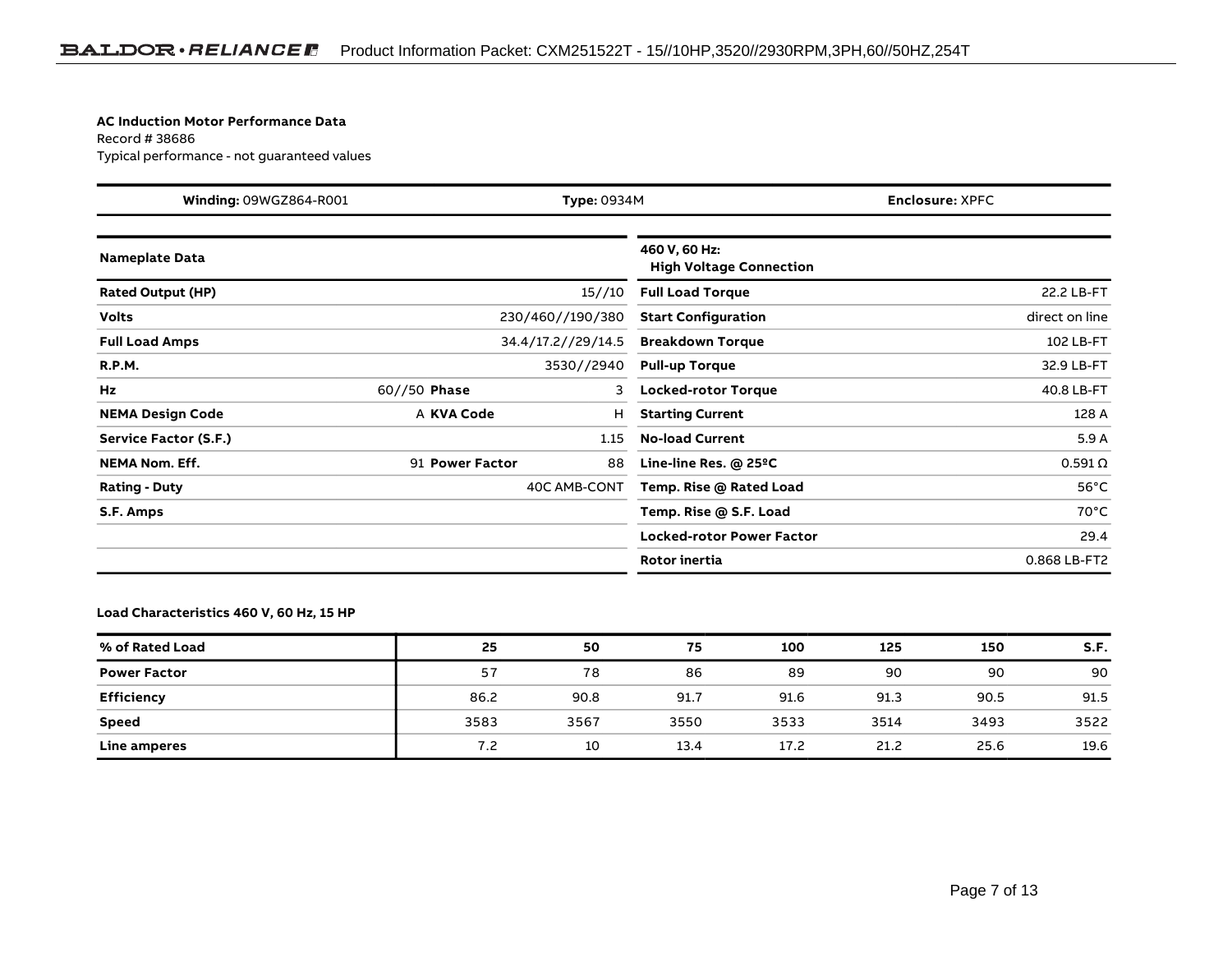

Performance Graph at 460V, 60Hz, 15.0HP Typical performance - Not guaranteed values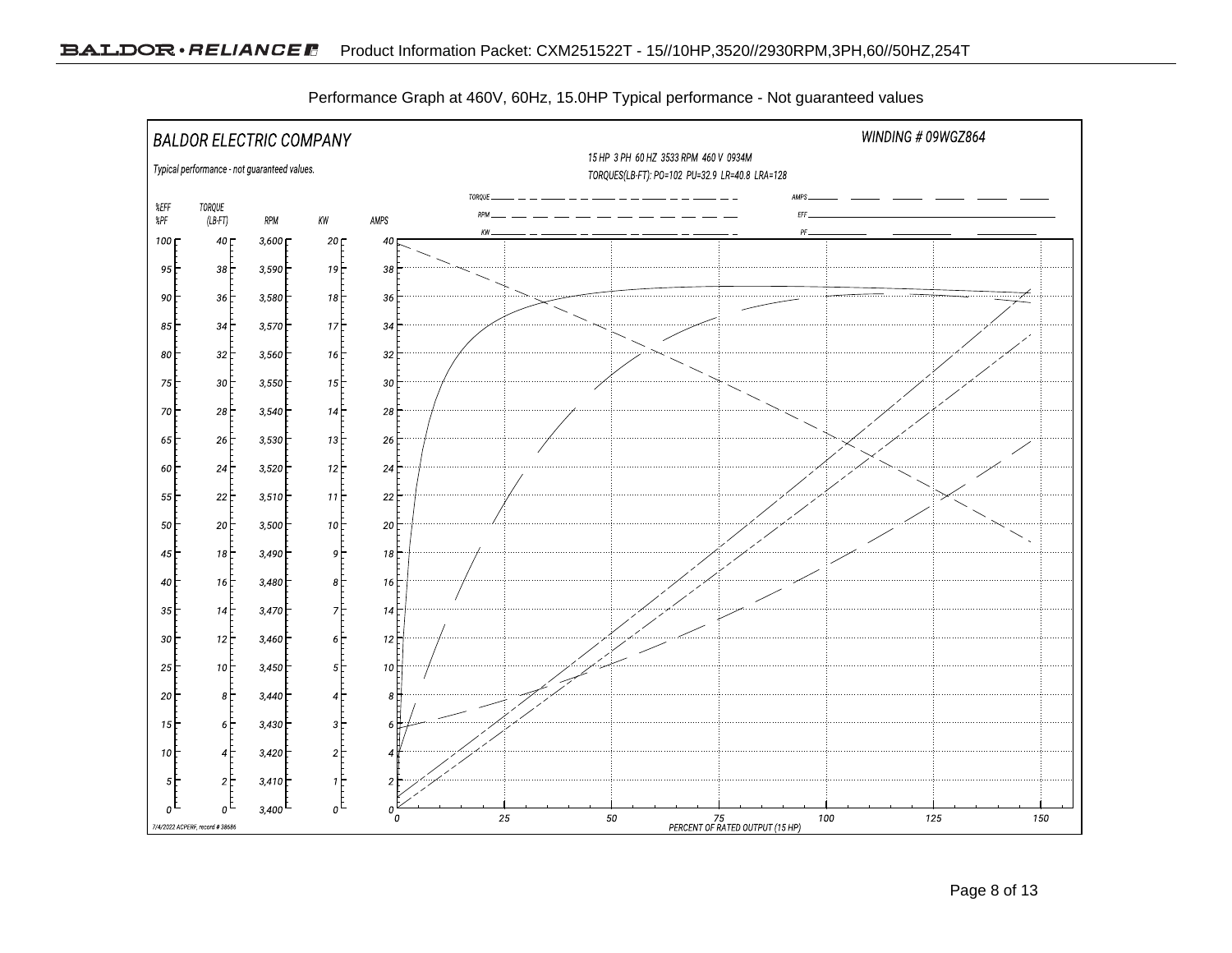#### **AC Induction Motor Performance Data**

Record # 38687Typical performance - not guaranteed values

| Winding: 09WGZ864-R001<br><b>Type: 0934M</b> |                 |                    | <b>Enclosure: XPFC</b>                          |                 |
|----------------------------------------------|-----------------|--------------------|-------------------------------------------------|-----------------|
| <b>Nameplate Data</b>                        |                 |                    | 380 V, 50 Hz:<br><b>High Voltage Connection</b> |                 |
| <b>Rated Output (HP)</b>                     |                 | 15//10             | <b>Full Load Torque</b>                         | 17.7 LB-FT      |
| <b>Volts</b>                                 |                 | 230/460//190/380   | <b>Start Configuration</b>                      | direct on line  |
| <b>Full Load Amps</b>                        |                 | 34.4/17.2//29/14.5 | <b>Breakdown Torque</b>                         | 97.6 LB-FT      |
| <b>R.P.M.</b>                                |                 | 3530//2940         | <b>Pull-up Torque</b>                           | 34.9 LB-FT      |
| Hz                                           | $60//50$ Phase  | 3                  | <b>Locked-rotor Torque</b>                      | 43.2 LB-FT      |
| <b>NEMA Design Code</b>                      | A KVA Code      | н                  | <b>Starting Current</b>                         | 125 A           |
| Service Factor (S.F.)                        |                 | 1.15               | <b>No-load Current</b>                          | 5.79 A          |
| <b>NEMA Nom. Eff.</b>                        | 91 Power Factor | 88                 | Line-line Res. $@$ 25 <sup>o</sup> C            | $0.591\,\Omega$ |
| <b>Rating - Duty</b>                         |                 | 40C AMB-CONT       | Temp. Rise @ Rated Load                         | $42^{\circ}$ C  |
| S.F. Amps                                    |                 |                    | Temp. Rise @ S.F. Load                          | $51^{\circ}$ C  |
|                                              |                 |                    | <b>Locked-rotor Power Factor</b>                | 33.3            |
|                                              |                 |                    | Rotor inertia                                   | 0.868 LB-FT2    |

### **Load Characteristics 380 V, 50 Hz, 10 HP**

| % of Rated Load     | 25   | 50   | 75   | 100  | 125  | 150  | S.F. |
|---------------------|------|------|------|------|------|------|------|
| <b>Power Factor</b> | 51   | 73   | 82   | 87   | 89   | 89   | 88   |
| <b>Efficiency</b>   | 84.8 | 90.1 | 91.3 | 91.2 | 91   | 90.6 | 91.1 |
| Speed               | 2986 | 2973 | 2959 | 2946 | 2931 | 2914 | 2937 |
| Line amperes        | 6.62 | 8.7  | 11.3 | 14.2 | 17.3 | 20.7 | 16.1 |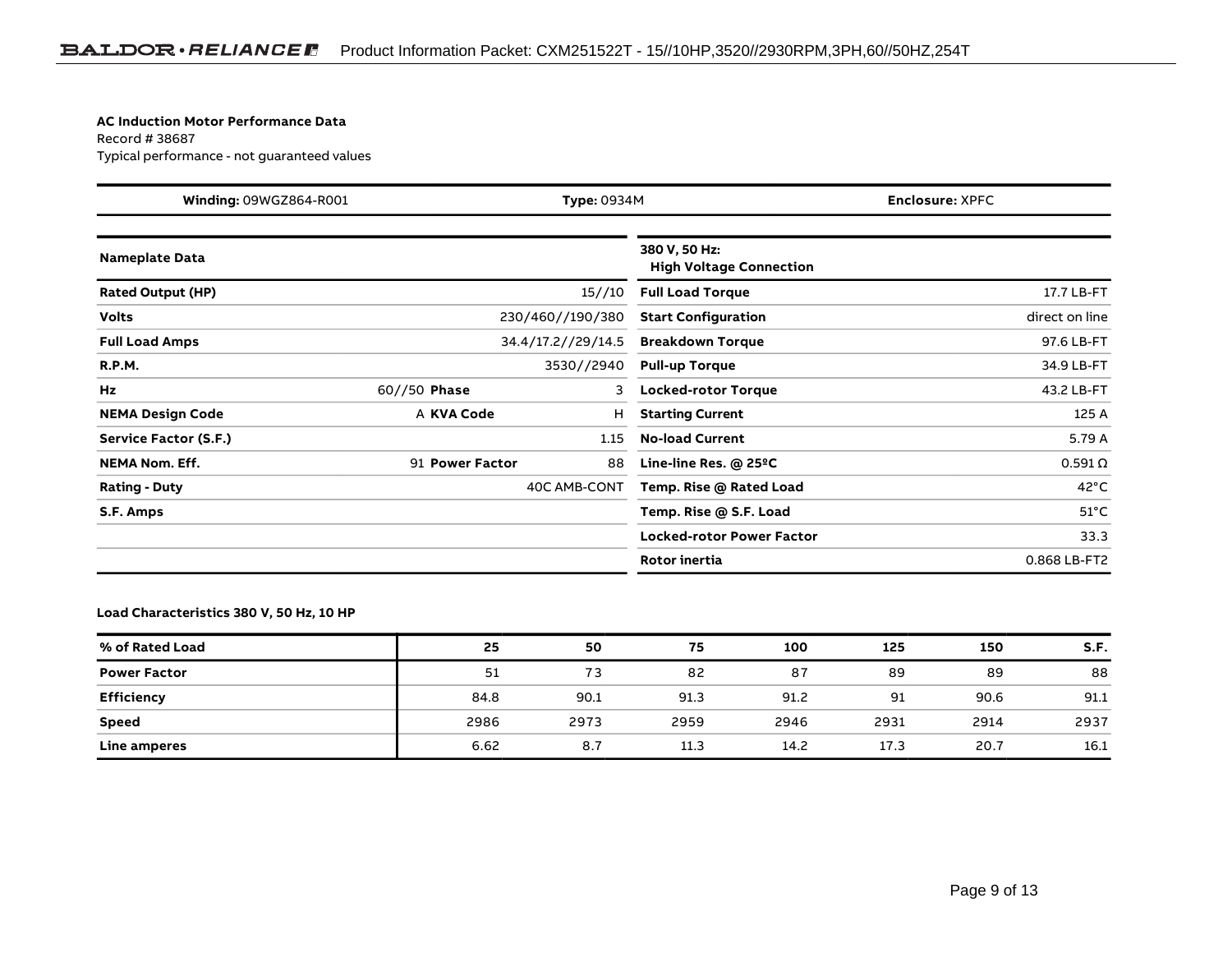

Performance Graph at 380V, 50Hz, 10.0HP Typical performance - Not guaranteed values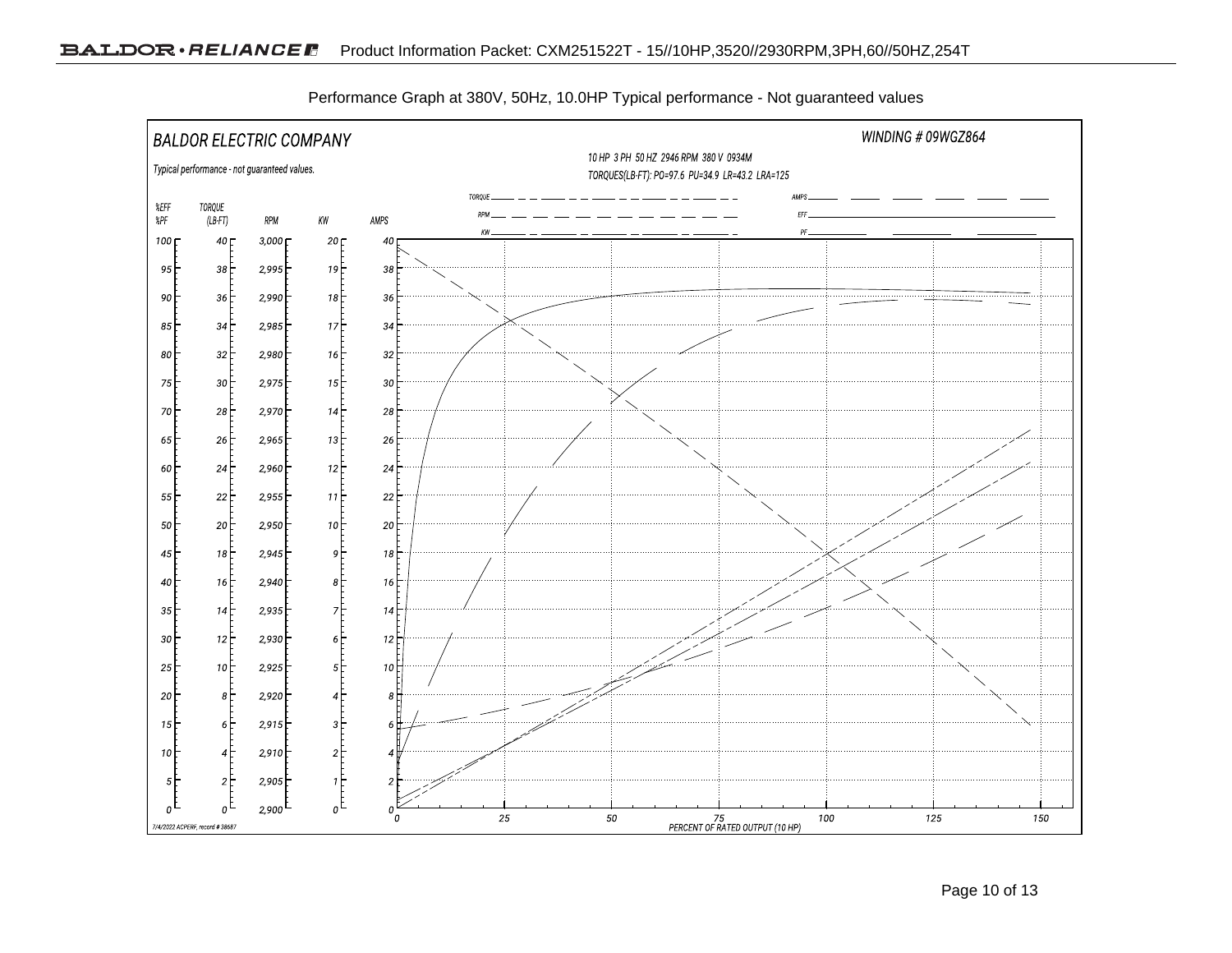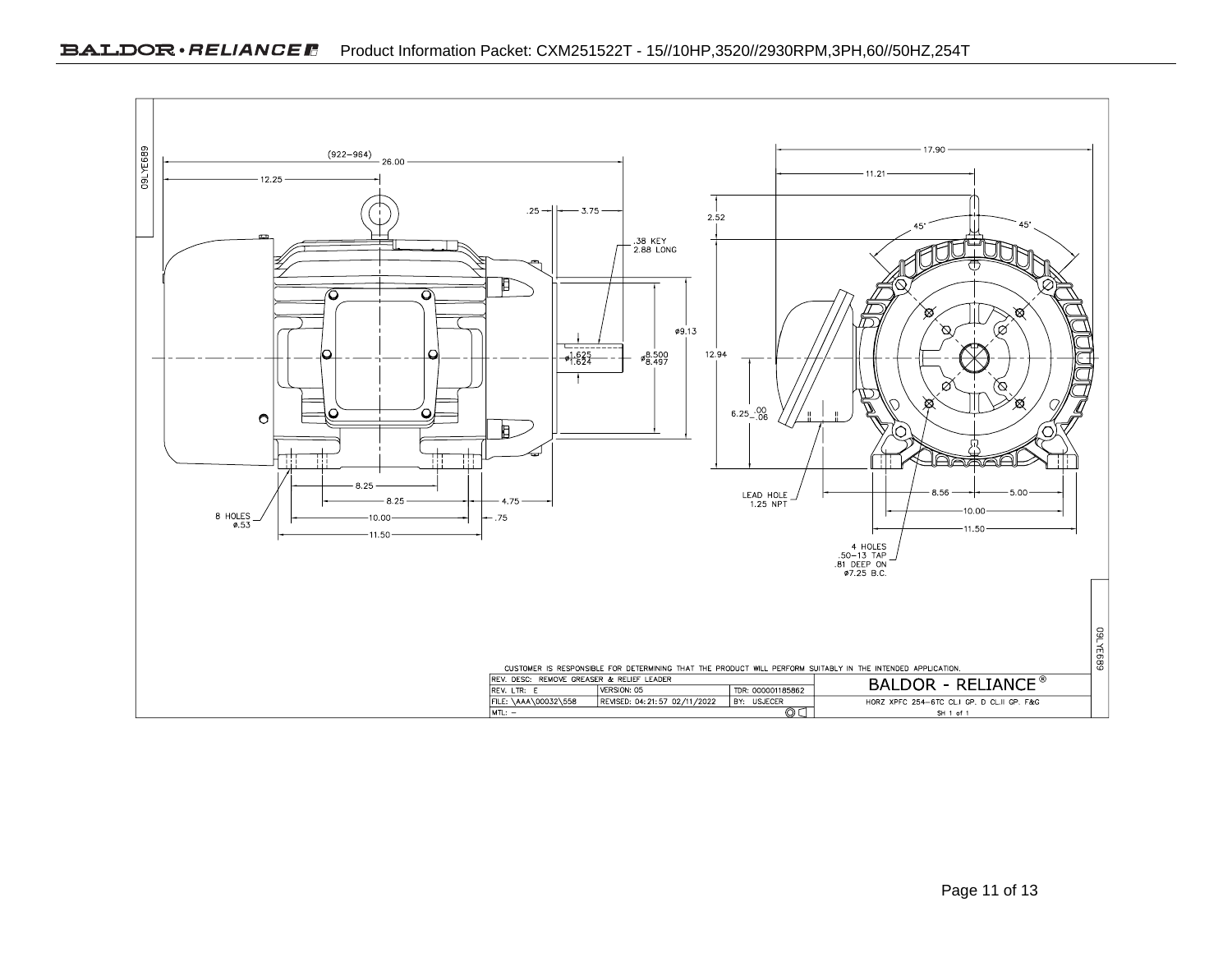